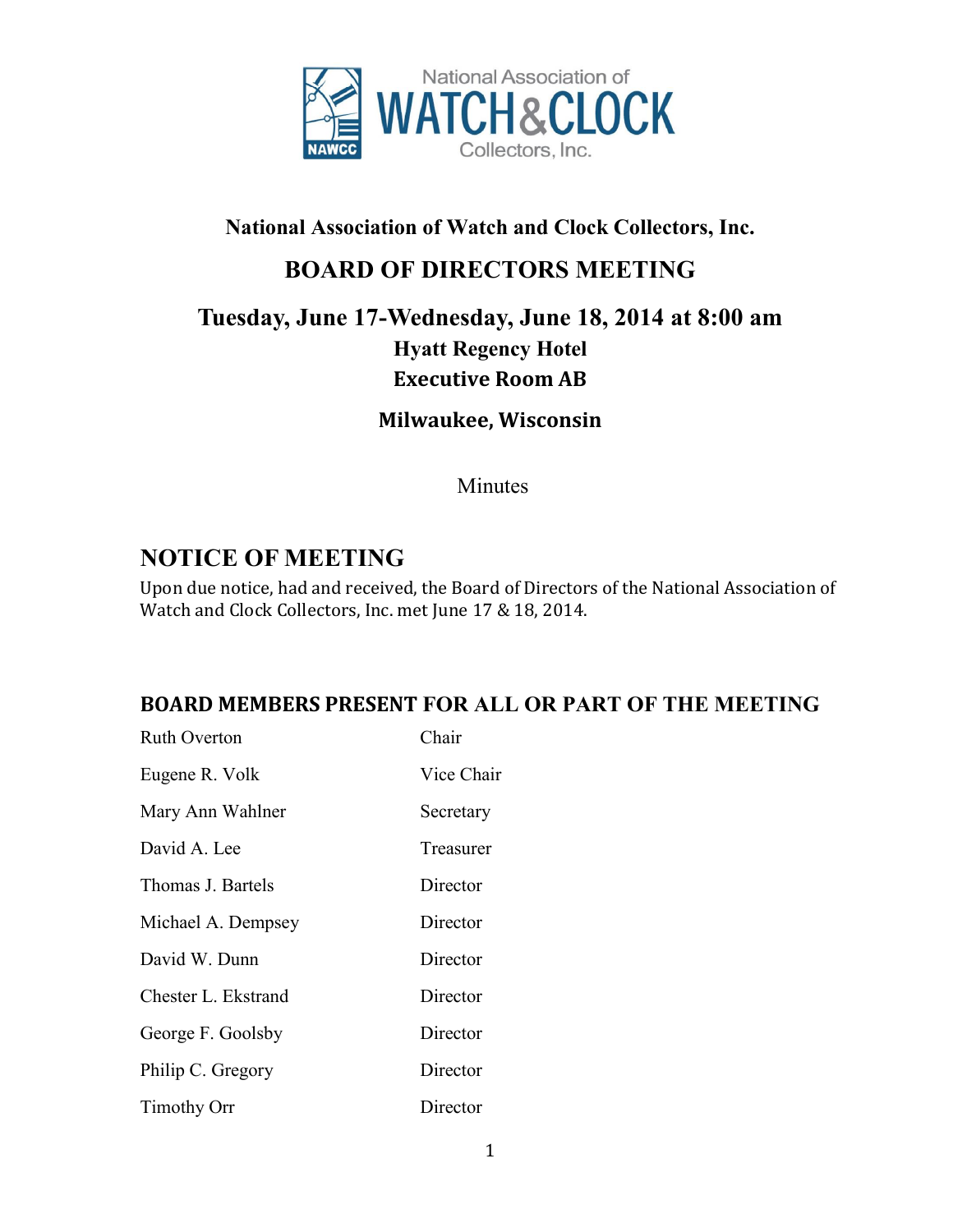Jerry H. Thornsberry Director

# **EX-OFFICIO BOARD MEMBERS**

| J. Steven Humphrey   | <b>Executive Director</b> |
|----------------------|---------------------------|
| Myron J. Mintz, Esq. | Legal Counsel             |

## **OTHERS PRESENT FOR ALL OR PART OF THE MEETING**

| John Acker              | Chapter 124                                  |
|-------------------------|----------------------------------------------|
| Jim Chamberlain         | Chapter 75, President                        |
| Jim Coulson             | <b>Convention Committee</b>                  |
| Renee Coulson           | <b>Convention Committee</b>                  |
| <b>Judy Draucker</b>    | Past President                               |
| Roger J. Gendren        | Library & Development Committees             |
| Jim Gilmore             | <b>Awards Committee Chair</b>                |
| Fred Ingram             | Past President, NEC Committee Chair          |
| H. Glen Kitts, Jr       | Exhibit Chair, 2015 Chattanooga National     |
| <b>Sherry Kitts</b>     | Chapter 24                                   |
| Cora Lee Linkenhoker    | Chapter 69                                   |
| Robert Linkenhoker      | Chapter 69                                   |
| Chris Martin            | Chapter 24, Chair, 2015 Chattanooga National |
| Tom McIntyre            | Bylaws & Procedures Committee                |
| Lori Morrison           | Chattanooga Convention & Visitors Bureau     |
| Fortunat Mueller-Maerki | Library Committee Chair                      |
| Hugh Overton            | Past Board Member                            |
| Mary Peckham            | Chapter 100                                  |
| Fred Tischler           | Chapter 124                                  |
| Pam Tischler            | Chapter 124                                  |
| Cynthia Webster         | Chapter 35                                   |
| Frank Webster           | Chapter 35, President                        |
| Paul Johnson            | <b>Fund Raising Counsel</b>                  |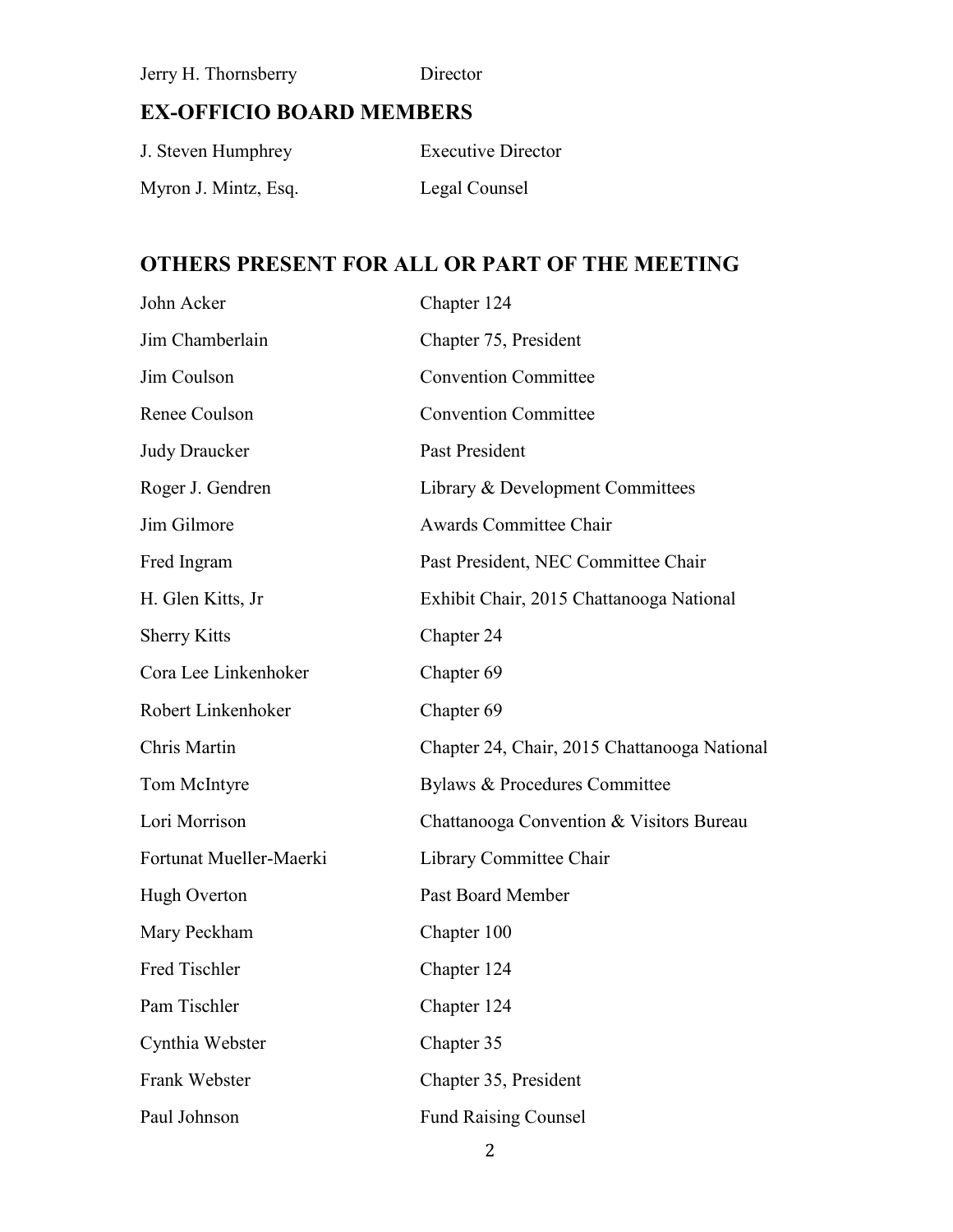#### **WELCOME, INTRODUCTIONS, ANNOUNCEMENTS**

Chair Overton asked guests and the Board to introduce themselves. She then made the following announcements:

•All voting, except for parliamentary motions and secret ballots, will be by roll call.

•Robert's Rules of Order, pg 488 states that small groups of 12 or less may hold discussions prior to a motion being stated.

### **CALL TO ORDER, JUNE 17, 2014**

With a quorum established, Chair Ruth Overton called the meeting of the Board of Directors to order at 8:03 am.

**MOTION:** Made by Secretary Wahlner, seconded by Director Bartels: That the Board approves the agenda, as amended, to include all expected business.

**Motion carried**. Voting Yea: Bartels, Dempsey, Dunn, Ekstrand, Goolsby, Gregory, Lee, Orr, Overton, Thornsberry, Volk, Wahlner. Voting Nay: None, Absent: None.

## **EXECUTIVE DIRECTOR"S REPORT**

**Highlights of FY 2013-14** included the Ward Francillon Time Symposium with almost 300 attendees and increased visibility for NAWCC. Kickoff of fundraising for the All Time Campaign last summer with the Board of Directors and a major grant of \$123,000 for new HVAC controls. \$600,516 was raised in gifts and pledges. Weekly updates with news and a soft message for planned giving included.

The operating budget had a net income of \$47,793 for FY 2013-14 ending March 31, 2014. Membership declined 6.4% to end the year at 15,166. 87.13% of those members renewed their dues. Dues provided 62.9% of the funds needed for operational expense.

63 workshops were offered in Columbia with 201 persons participating in 35 workshops, the net revenue on direct expenses was \$44,626.

Chapter 60 donated funds to purchase a new webserver so that our nawcc.org. and other online sites, except the message board, could be on a modern fast server. The message board was provided its own standalone server.

**Looking forward to FY 2014-2015.** Membership recruitment is the biggest challenge that we must address ASAP.

More and more of our education programs are going online. Nine symposium lectures are online. The Batteries, Bands and Bracelets course is ready. An introductory clock course is being edited, software integration is being completed. Workshops are being expanded with new topics being tried and new instructors being recruited. ScholarLab is not up and running as yet.

Websites continue to be refined and updated, new calendars have been developed for events, workshops and online programs, a new business directory is being designed.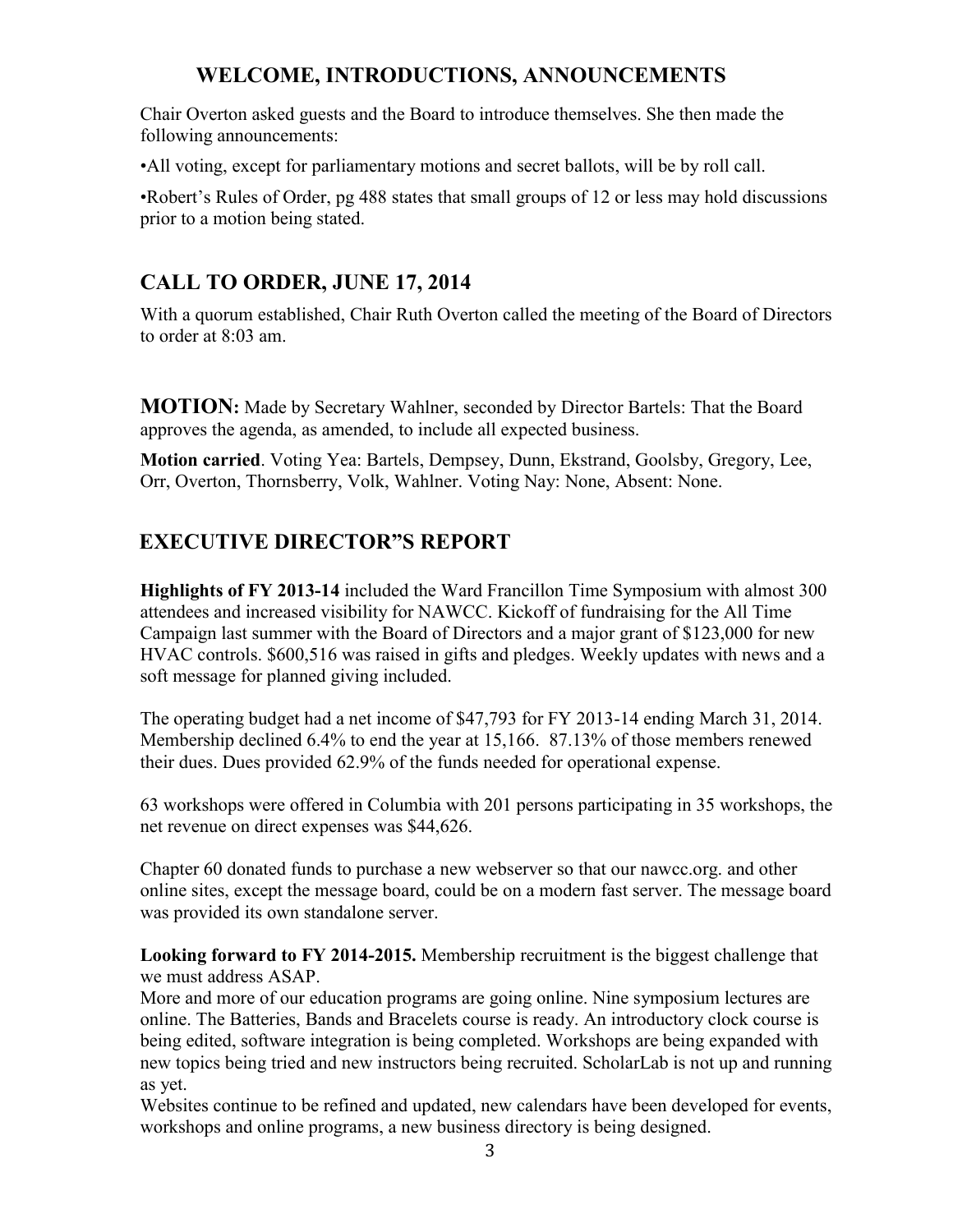The 2014 Ward Francillon Time Symposium will be held in Ft. Lauderdale in October, topic to be French Clocks.

The complete Executive Director's Report will appear in the next available Watch & Clock BULLETIN.

#### **TREASURER AND FINANCE COMMITTEE REPORT**

Treasurer Lee reported that we continue to generate a positive balance in operations despite declining dues revenues. Our ED and Controller are quite adequately managing our expenses. Our Capital needs continue to far outpace our ability to cover from regular funds and will again require use of undesignated, unrestricted donations, which are currently Board restricted in the Heritage Fund to cover. Steve H has done a marvelous job of getting donations to cover or reduce the cost of many of the major items looming in our near future such as roofs, HVAC, etc.

It is the opinion of the Treasurer that the continued efforts to have a balanced budget have resulted in positive outcomes and must be continued. The costs related to our Endowment Campaign must continue to be managed to not outpace our income from it until the real donations begin to arrive.

**MOTION:** Made by Treasurer Lee, seconded by Director Thornsberry: That Dan Osterud be added to the 2014 National Checking Account.

**Motion carried**. Voting Yea: Bartels, Dempsey, Dunn, Ekstrand, Goolsby, Gregory, Lee, Orr, Overton, Thornsberry, Volk, Wahlner. Voting Nay: None, Absent: None.

**MOTION:** Made by Treasurer Lee, seconded by Secretary Wahlner: That we approve the NAWCC Financial Audit as prepared by Ross Buehler and Falk LLP, for FY ending 3/31/14.

**Motion carried**. Voting Yea: Bartels, Dempsey, Dunn, Ekstrand, Goolsby, Gregory, Lee, Orr, Overton, Thornsberry, Volk, Wahlner. Voting Nay: None, Absent: None.

#### **BYLAWS AND PROCEDURES COMMITTEE REPORT**

B&P Chair Wahlner reported on the activities of the committee during the current administration. A message board eGroup has been added, thus allowing all members of the committee to hold virtual meetings in which all members can contribute. Three bylaw revisions have been proposed and approved by the Board for inclusion on the 2015 Official Ballot. Another is to be proposed today. Two additional bylaw revisions were considered by the committee but not presented to the Board. A discussion of the maintenance of the Motions and Directives Documents was held.

**MOTION:** Made by Director Bartels, seconded by Vice Chair Volk That whenever a motion is rendered moot by a superseding motion or other action of the Board, the Bylaws and Procedures Committee is authorized to archive the superceded motion without further Board approval or authorization.

**Motion carried**. Voting Yea: Bartels, Dempsey, Dunn, Ekstrand, Goolsby, Gregory, Lee, Orr, Overton, Thornsberry, Volk, Wahlner. Voting Nay: None, Absent: None.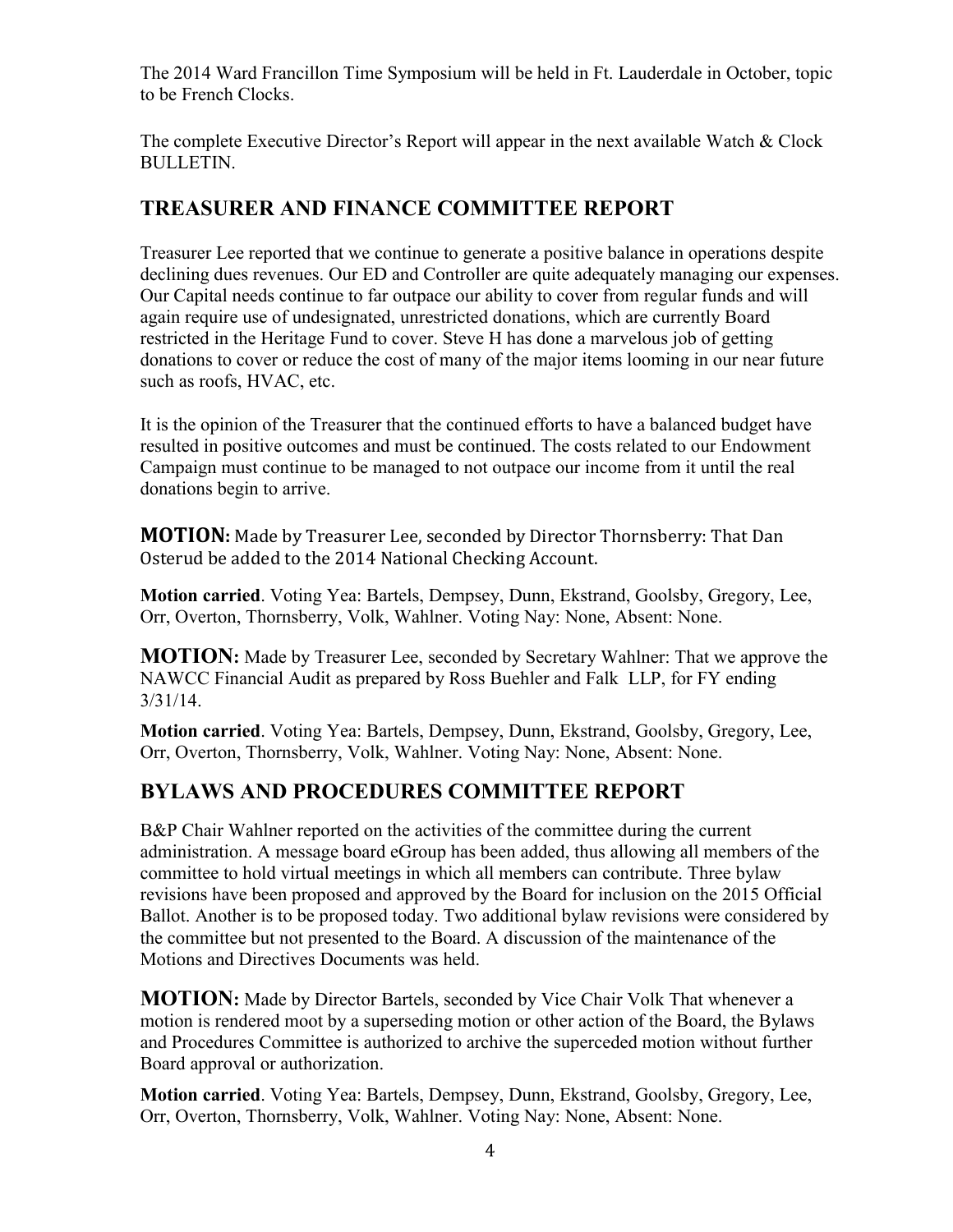**A discussion** regarding the future direction of the Research Committee was held. Further study is to be done by the Executive Director and the Board Chair.

#### **MEMBERSHIP COMMITTEE**

Executive Director Humphrey introduced the marketing firm, Membership Consultants, a membership management resource for non-profit organizations. Two representatives presented a marketing plan for membership growth and retention.

Executive Director Humphrey introduced an additional marketing firm, Marketing General, Incorporated. The Board viewed a Skype presentation by Vice President Erik Schonher.

Executive Director Humphrey made the following comments regarding the current membership:

• The average age of the membership is 53.7 years, This has not changed in the last seven years.

• 7% of the membership are international members. They tend to remain as members for a longer period of time.

- Over 100 members contribute an extra \$18 when renewing their membership.
- There are 250 business members.

#### **EDUCATION COMMITTEE REPORT**

Director Dempsey reported that Field Suitcase training would become partly on-line training that can be viewed by the trainees as often as they wish. Two additional days will be handson training. ScholarLab videos will be available in four languages. Webinars will become part of the Programs Committee with Pat Halloway handling the non-technical part and Katie Knaub the technical aspects.

A **discussion** of the increasing duties of the Secretary, which preclude full participation in Board discussions, was held. No decisions were made or action taken.

**MOTION:** Made by Vice Chair Volk, seconded by Director Bartels: That the December, 2014 NAWCC Board of Directors meeting be held at a hotel located at the Atlanta, GA. airport, which is selected for convenience and cost by the Executive Director and approved by the Chair of the Board of Directors.

**Motion failed**. Voting Yea: Volk. Voting Nay: Bartels, Dempsey, Dunn, Ekstrand, Goolsby, Gregory, Lee, Orr, Overton, Thornsberry, Wahlner. Absent: None.

**MOTION:** Made by Director Thornsberry, seconded by Secretary Wahlner: That the next winter physical NAWCC Board of Directors meeting be held on November,  $21<sup>st</sup>$  and  $22<sup>nd</sup>$ , 2014 at Corporate Headquarters on Columbia, PA

**Motion carried**. Voting Yea: Bartels, Dunn, Ekstrand, Goolsby, Gregory, Orr, Overton, Thornsberry, Wahlner. Voting Nay: Dempsey, Lee, Volk. Absent: None.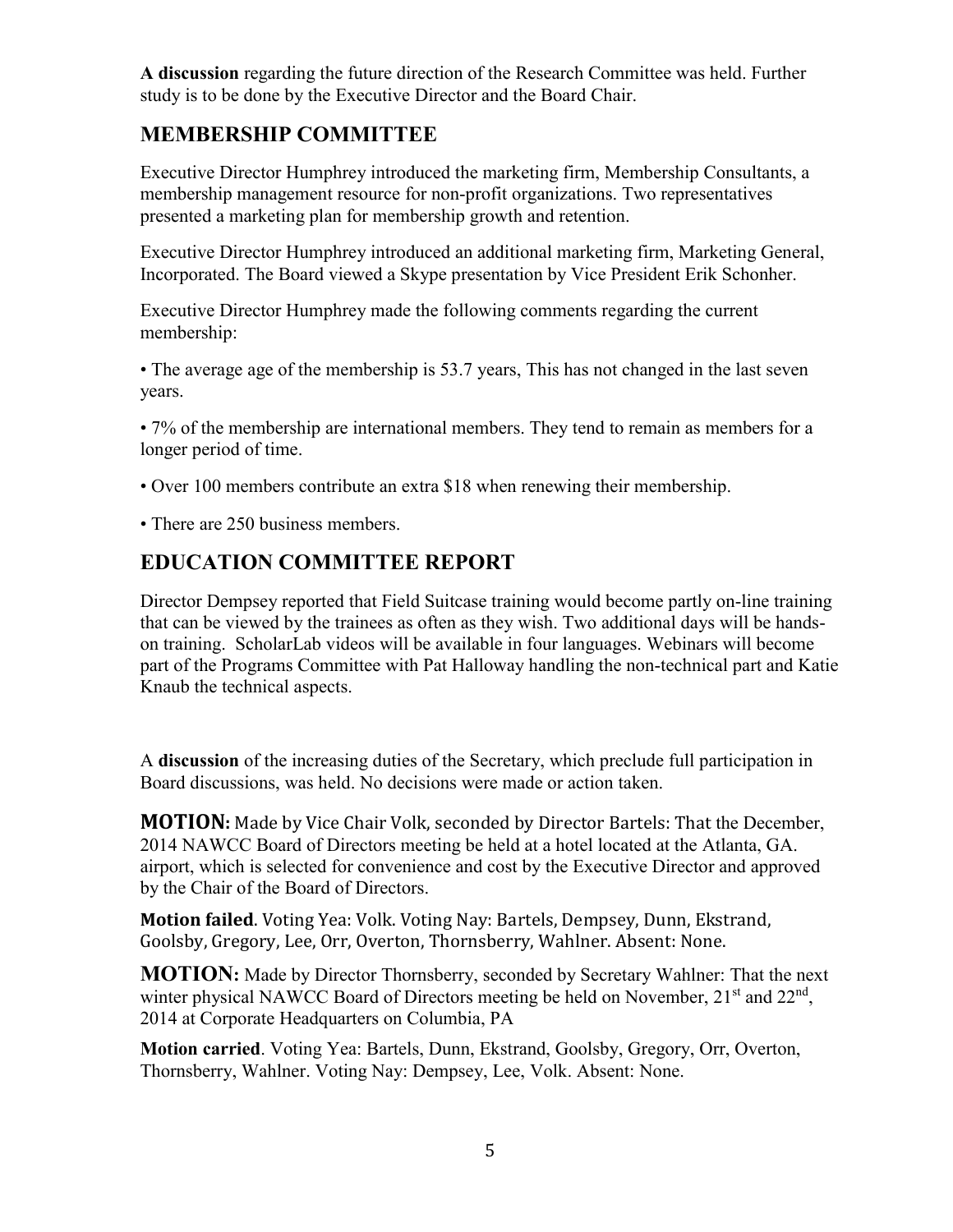**MOTION:** Made by Vice Chair Volk, seconded by Director Bartels: That Standing Rules Article III Section 2 (c) Electronic meetings be modified as follows: Electronic meetings may be held in those months when there is no physical meeting of the Board. Procedures for holding Electronic Meetings will be approved by the Board.

**Motion failed**. Voting Yea: Bartels, Dempsey, Dunn, Lee, Overton, Volk. Voting Nay: Ekstrand, Goolsby, Gregory, Orr, Thornsberry, Wahlner. Absent: None.

**MOTION:** Made by Director Ekstrand, seconded by Director Bartels: That Electronic meetings may be held in those months when there is not a physical meeting of the Board. Procedures for holding Electronic Meetings will be approved by the Board. At the end of each Board meeting the Board will determine the date and time for the next Board Meeting.

**Motion carried**. Voting Yea: Bartels, Dempsey, Dunn, Ekstrand, Lee, Overton, Thornsberry, Volk, Wahlner. Voting Nay: Goolsby, Gregory, Orr. Absent: None.

By **GENERAL CONSENT** it was agreed that the 2014 annual committee reports provided by the Awards, Bylaws & Procedures, Convention Committee, Library Collections, Membership Committee, Museum Collections, NEC, Programs, and Publications Advisory committees have been received by the Board and are herewith accepted. There were no objections. All committee reports will be published in an upcoming NAWCC publication as well as being posted on the NAWCC website.

## **ENDOWMENT CAMPAIGN**

Director Goosby and Paul Johnson of the Alexander Haas Agency reviewed the progress of the "For All Time" Endowment and Capital Fundraising Campaign, including ongoing discussions with persons in a position to give. The case statement is to be reviewed and updated to present a more appealing document.

A document entitled Endowments (various policies relating to endowments extracted from the Standing Rules) was reviewed and discussed. This will be posted to the NAWCC website under Board Documents.

**MOTION**: Made by Secretary Wahlner, seconded by Director Bartels: That the meeting be recessed until 8:00 am Wednesday, June 18, 2014.

**Motion carried**. Voting Yea: Bartels, Dempsey, Dunn, Ekstrand, Goolsby, Gregory, Lee, Orr, Overton, Thornsberry, Volk, Wahlner. Voting Nay: None, Absent: None.

Meeting recessed at 5:23 pm.

#### **WEDNESDAY, JUNE 18, 2014**

With a quorum established, the meeting of the Board of Directors of the National Association of Watch and Clock Collectors, Inc. was reconvened by Chair Overton at 8:03 am. She announced that Treasurer Lee was excused for the day.

#### **VISION PLAN**

The Board reviewed the 2014-2016 NAWCC Vision Plan as proposed by the five Task Force committees assigned in March 2014. Goal E shall be Museum Collections only with Goal F added as Library Collections. The plan was referred back to the individual task force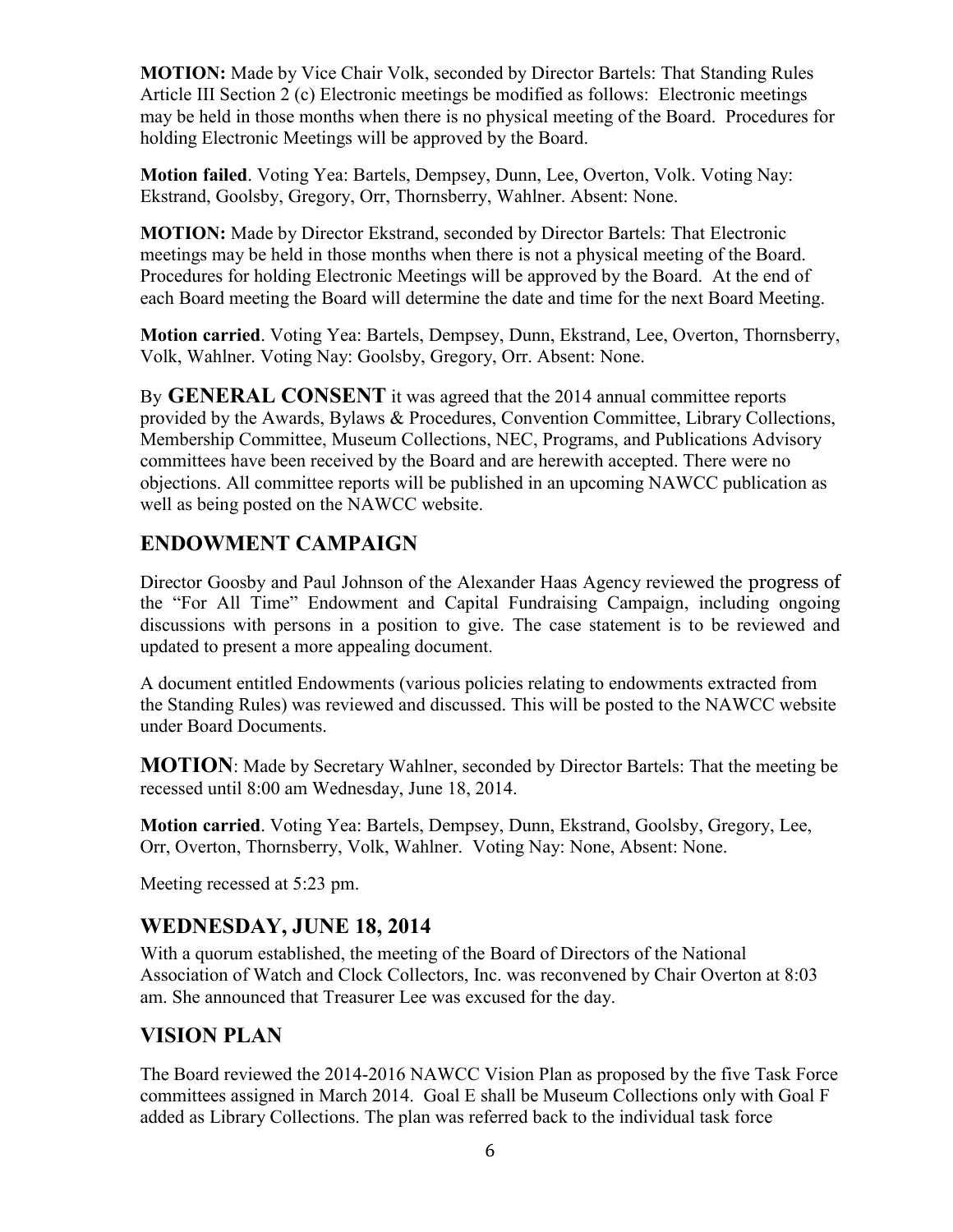committees for refining with Chet Ekstrand as coordinator. A revised plan is to be presented to the Board within 45 days.

#### **SYMPOSIUM REPORT**

The 2013 Symposium in Pasadena, 2013 had a registration of 285. for income of \$66,150. Received donations of \$224,100. Expenses were \$253, 016, realizing a net profit of \$37,234.

The 2014 Symposium will be held October 16-18 in Fort Lauderdale, FL. Subject: Beauty, Precision and Craftsmanship of French Clocks.

The 2015 Symposium will be held the weekend of October 23 -24 in Houston, TX. Subject: Musical Clocks and Music boxes.

## **CONVENTION COMMITTEE REPORT**

**MOTION:** Made by Secretary Wahlner, seconded by Director Bartels: That the Board accept the 2015 Chattanooga final convention budget as presented.

**Motion carried**. Voting Yea: Bartels, Dempsey, Dunn, Ekstrand, Goolsby, Gregory, Orr, Overton, Thornsberry, Volk, Wahlner. Voting Nay: None, Absent: Lee

By **GENERAL CONSENT** it was agreed to hold the July, 2015 Board Meeting on Monday and Tuesday to accommodate a planned activity to be held on the Wednesday prior to the start of the convention.

**MOTION:** Made by Secretary Wahlner, seconded by Vice Chair Volk: That the Board accept the 2016 Louisville preliminary convention budget as presented.

**Motion carried**. Voting Yea: Bartels, Dempsey, Dunn, Ekstrand, Goolsby, Gregory, Orr, Overton, Thornsberry, Volk, Wahlner. Voting Nay: None, Absent: Lee.

**MOTION:** Made by Secretary Wahlner, seconded by Director Dempsey: That the Board approves the dates and location as presented by the Convention Committee to hold the 2017 NAWCC National Convention in Dallas, Texas on July 10-16, 2017.

**Motion carried**. Voting Yea: Bartels, Dempsey, Dunn, Ekstrand, Goolsby, Gregory, Orr, Overton, Thornsberry, Volk, Wahlner. Voting Nay: None, Absent: Lee.

**MOTION:** Made by Vice Chair Volk, seconded by Director Bartels: That the preliminary and final budgets for National Conventions shall be balanced, but shall not require any specific amount of profit.

**Motion carried**. Voting Yea: Bartels, Dempsey, Dunn, Ekstrand, Goolsby, Orr, Overton, Thornsberry, Volk, Wahlner. Voting Nay: Gregory. Absent: Lee.

**MOTION:** Made by Secretary Wahlner, seconded by Director Dempsey: That the Board accept the following resolution:

WHEREAS, the 2013 National Convention report has been received by the Board, and is found to have been a very successful and enjoyable event as well as contributing significantly to the financial well-being of NAWCC, and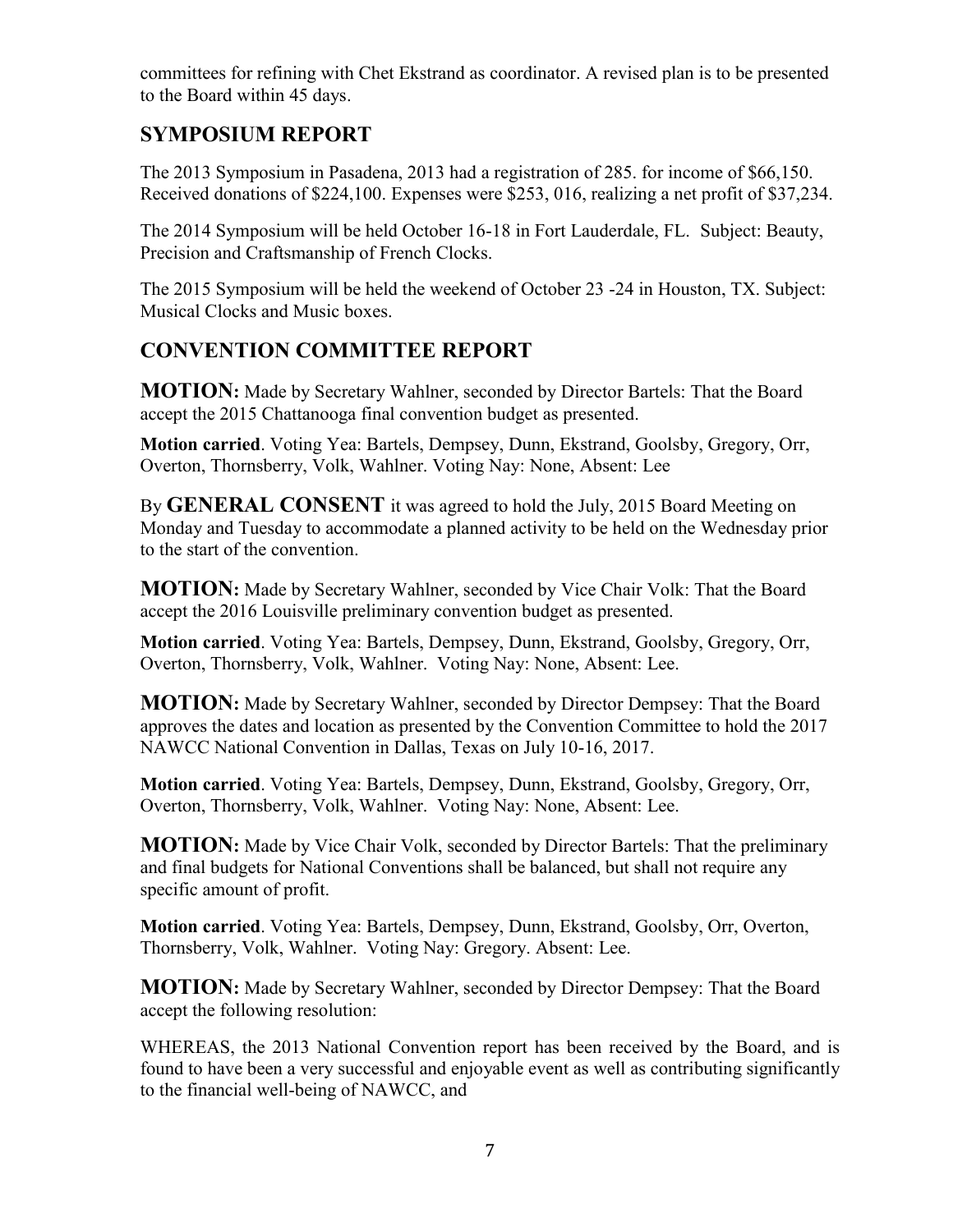WHEREAS, the Convention Chair, Committee Chairs, Volunteers, and other members associated with the organization and carrying out of this successful event dedicated their time and effort to make it the success that was exhibited, and

WHEREAS, the NAWCC members attending the event also were essential to the success of the event,

THEREFORE, BE IT NOW RESOLVED that the Board of Directors expresses their sincere appreciation to all who participated in the exemplary success of the 2013 National Convention.

**Motion carried**. Voting Yea: Bartels, Dempsey, Dunn, Ekstrand, Goolsby, Gregory, Orr, Overton, Thornsberry, Volk, Wahlner. Voting Nay: None, Absent: Lee.

**MOTION:** Made by Secretary Wahlner, seconded by Director Dempsey: That a Search Committee be formed to find qualified persons to chair the NAWCC Development Committee and the Symposium Committee and to determine committees that will need new chairs at the end of the current term (June 2015). Committee will be Gene Volk, Chair, Jerry Thornsberry and Tom Bartels. This special committee will serve until the end of the current term.

**Motion carried**. Voting Yea: Bartels, Dempsey, Dunn, Ekstrand, Goolsby, Gregory, Orr, Overton, Thornsberry, Volk, Wahlner. Voting Nay: None, Absent: Lee.

**MOTION:** Made by Vice Chair Volk, seconded by Director Dempsey: That Bylaw ARTICLE IV, Section 5,  $2<sup>nd</sup>$  paragraph,  $4<sup>th</sup>$  sentence be replaced by the following: The envelope which contains the Official Ballot or the Ballot itself must include the membership number which may be preprinted if authorized by the Board.

**Motion failed**. Voting Yea: Dempsey, Dunn, Ekstrand. Voting Nay: Bartels, Goolsby, Gregory, Orr, Overton, Thornsberry, Volk. Abstain: Wahlner. Absent: Lee.

**MOTION:** Made by Vice Chair Volk, seconded by Director Dunn: To replace Bylaw ARTICLE IV, Section 5,  $2<sup>nd</sup>$  paragraph,  $4<sup>th</sup>$  sentence with the following: "The NEC shall be responsible to have official ballots, whether print or electronic, be designed so as to prevent duplication or fraud. (To be part of the 2015 Official Ballot)

**Motion carried**. Voting Yea: Bartels, Dempsey, Dunn, Ekstrand, Goolsby, Gregory, Orr, Overton, Thornsberry, Volk, Wahlner. Voting Nay: None, Absent: Lee.

**Note:** The section would then read, "Members shall vote by marking their choice of candidate on the Official Ballot. Completed ballots must be delivered for counting to an independent Agent appointed by the Board. Copies of the Official Ballot are invalid, and will not be accepted. The NEC shall be responsible to have official ballots, whether print or electronic, be designed so as to prevent duplication or fraud. The agent must receive ballots by midnight the first business day of April of the election year to be considered valid unless the NEC has authorized an extension."

**MOTION:** Made by Director Bartels, seconded by Secretary Wahlner: That a new membership category designated as "Senior Survivor Members" be established for widows/widowers who are age 70 or older, and have been members for at least 10 years. This membership will not include any printed publications, but would permit attendance and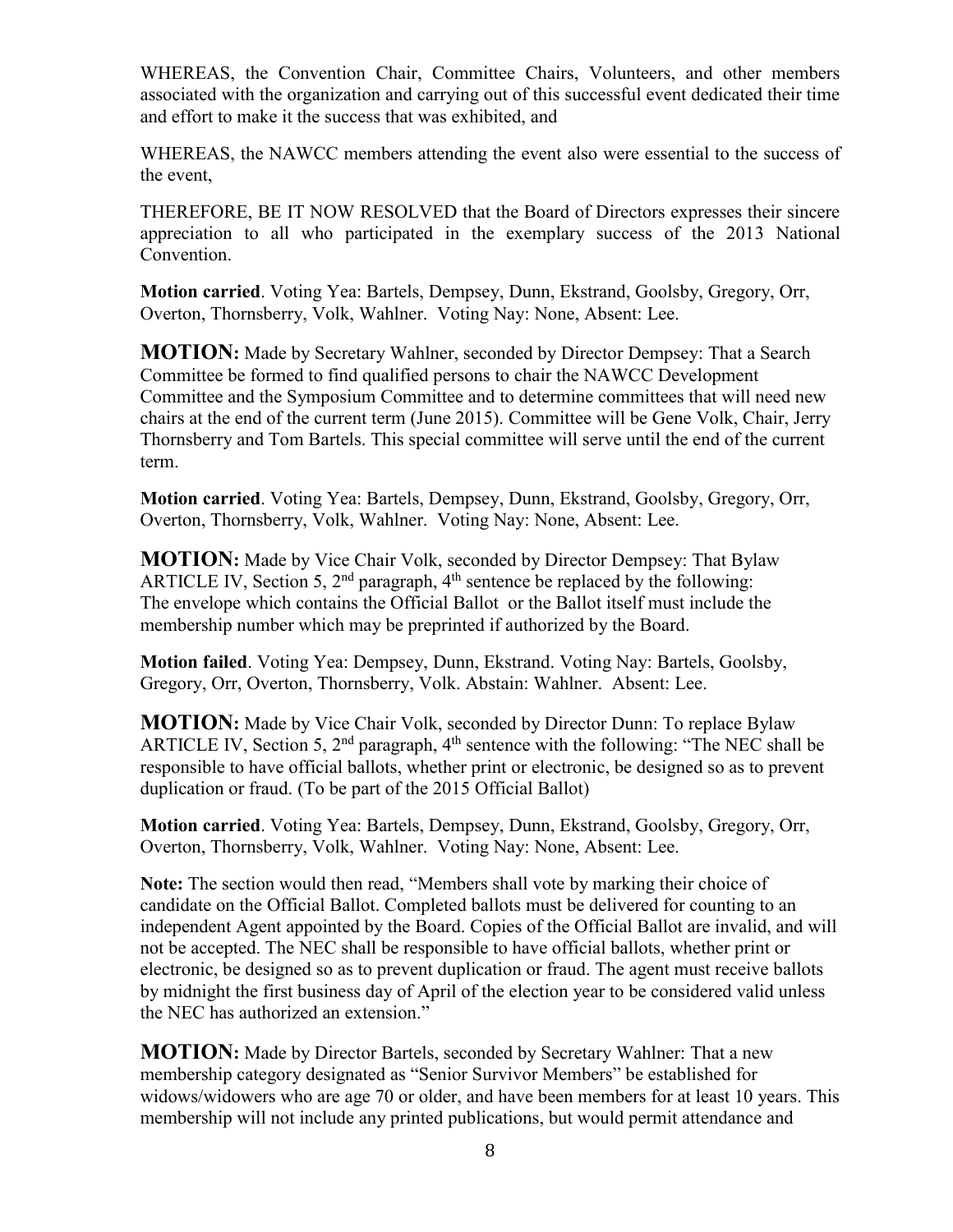participation in Chapter meetings, conventions, educational programming. Annual dues to be \$35 per year.

**MOTION:** Made by Secretary Wahlner, seconded by Director Gregory: To table the motion.

**Motion carried**. Voting Yea: Bartels, Dempsey, Dunn, Ekstrand, Goolsby, Gregory, Orr, Overton, Thornsberry, Volk, Wahlner. Voting Nay: None, Absent: Lee.

**MOTION:** Made by Director Orr, seconded by Secretary Wahlner: That the Board authorize the Executive Director, Endowment Chair and Membership Chair to select an outside marketing consultant to begin work on a membership recruitment program.

**MOTION:** Made by Secretary Wahlner, seconded by Director Bartels: To amend the motion by substituting the word "recommend" for the word "select".

**Motion carried**. Voting Yea: Bartels, Ekstrand, Goolsby, Gregory, Orr, Overton, Thornsberry, Wahlner. Voting Nay: Dempsey, Dunn, Volk. Absent: Lee.

Amended **MOTION:** Made by Director Orr, seconded by Secretary Wahlner: That the Board authorize the Executive Director, Endowment Chair and Membership Chair to recommend an outside marketing consultant to begin work on a membership recruitment program.

**Motion carried**. Voting Yea: Bartels, Dempsey, Dunn, Ekstrand, Goolsby, Gregory, Orr, Overton, Thornsberry, Volk, Wahlner. Voting Nay: None, Absent: Lee.

**MOTION:** Made by Vice Chair Volk, seconded by Director Bartels: That a Special Committee to be appointed by the Board Chair to look into the redesign of the NAWCC web site so that it is more member friendly and provides easier access to the material contained within the web site. The Special Committee will report back to the Board at the November 2014 Board meeting with recommendations for changes. The Special Committee shall terminate in June 2015, unless terminated earlier by the Board.

**MOTION:** Made by Director Orr, seconded by Vice Chair Volk: To amend the motion by adding the words "the layout is optimized to be" after "that" and before "it is".

**Motion carried**. Voting Yea: Bartels, Dempsey, Dunn, Ekstrand, Goolsby, Gregory, Orr, Overton, Thornsberry, Volk, Wahlner. Voting Nay: None, Absent: Lee.

Amended **MOTION:** Made by Vice Chair Volk, seconded by Director Bartels: That a Special Committee to be appointed by the Board Chair to look into the redesign of the NAWCC web site so that the layout is optimized to be more member friendly and provide easier access to the material contained within the web site. The Special Committee will report back to the Board at the November 2014 Board meeting with recommendations for changes. The Special Committee shall terminate in June 2015, unless terminated earlier by the Board.

**Motion carried**. Voting Yea: Bartels, Dempsey, Dunn, Ekstrand, Goolsby, Gregory, Orr, Overton, Thornsberry, Volk, Wahlner. Voting Nay: None, Absent: Lee.

**Note: The committee will consist of non-board members.**